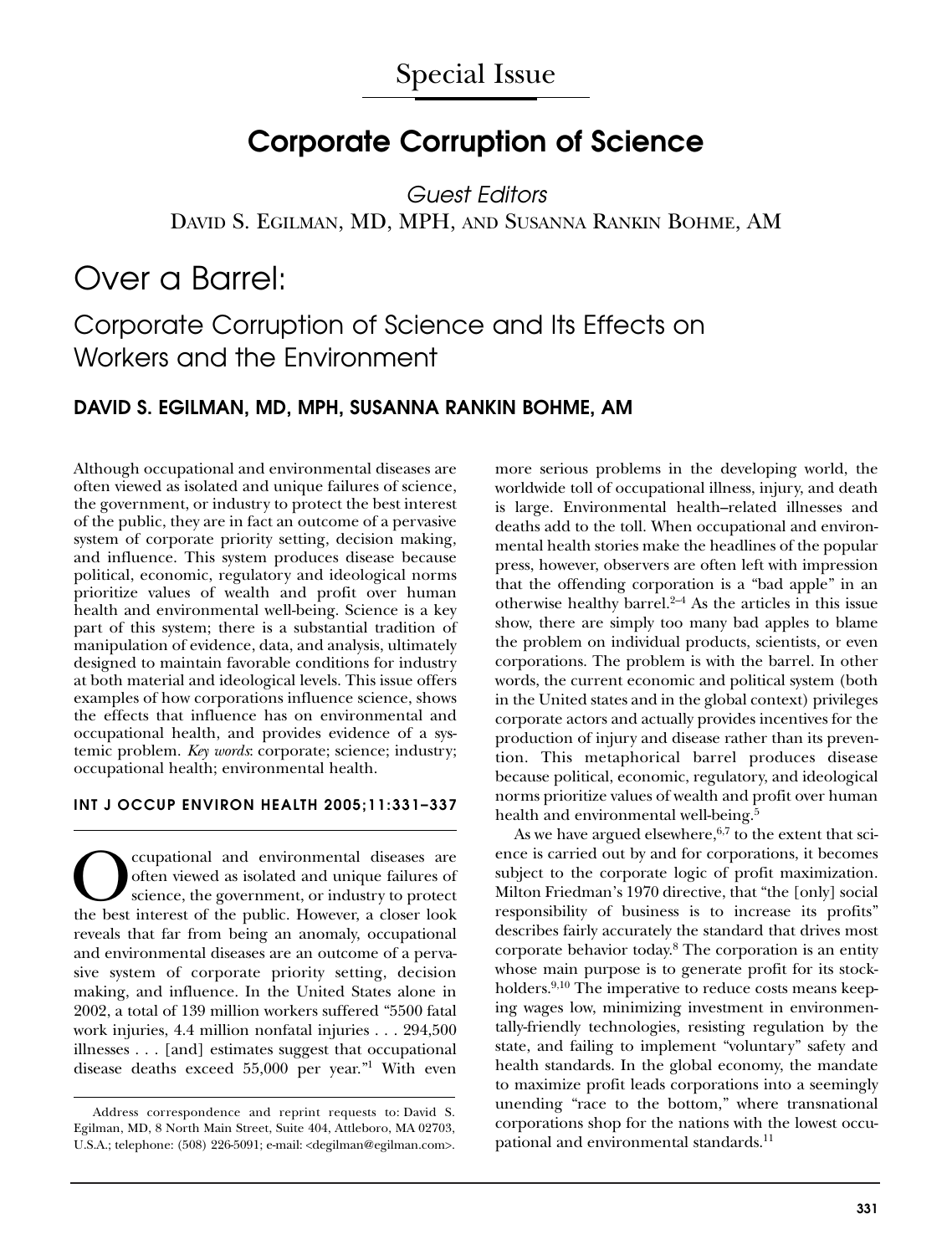Science is important to corporations, public health professionals, and the public. It is the yardstick for measuring the health risks of corporate products and processes, and is depended upon by politicians, consumers, and workers to make decisions about what is a "reasonable" risk to citizens, to themselves, to the environment, and to society at large. Corporations have much at stake when the safety of their products is put to scientific test, and spend hundreds of billions on research each year worldwide.<sup>12</sup> Industry-funded research takes place in a variety of formats and venues, including universities, corporate laboratories, and science-for-hire firms that conduct research for corporate clients. In the United Kingdom, corporations funded £250 million (US\$375 million) of university research in 2001.13 In the United States, home to many of the world's largest corporations and dominant science journals, private commercial funding of university research has expanded drastically over the past decades. This funding grew from \$264 million in 1980 to \$2 billion in 2001, making U.S. universities more dependent on private commercial funding than ever before.<sup>14</sup> The extent of corporate-funded science is troubling because, as the articles in this issue demonstrate, history shows a substantial tradition of manipulation of evidence, data, and analysis, ultimately designed to maintain favorable conditions for industry, at both material and ideological levels.

The articles included in this issue provide both examples and analysis of how corporations influence science and the effects that influence has on environmental and occupational health. The group published here is an eclectic one, in terms of scope, content, and discipline. We have included pieces by historians and sociologists as well as toxicologists and epidemiologists, on the grounds that an in-depth understanding of the impact of corporate interest on science requires investigation from a number of different perspectives.\* While many of the articles focus on one particular chemical, process, or corporation, taken together, they provide detailed and often startling evidence of a systemic problem.

Contributor Skip Spitzer, in his paper, "A Systemic Approach to Occupational and Environmental Health," describes this system as one in which "corporate power and its effects [are] endemic features of national socioeconomic systems and the rapidly integrating global order." Spitzer is concerned with understanding what he calls an "underlying structure of harm" in order to more effectively organize popular movements for social and economic change. He describes several important features of the system that produces disease and environmental damage, including an unsustainable emphasis on growth, the failure of business competition, and the social and political power of corporations.

One of the most important aspects Spitzer addresses is the fact that corporations "largely ignore social and environmental costs," chiefly through externalizing them, or shifting costs to governments, neighbors, or workers. As economist Robert Monks has put it, a corporation "tends to be more profitable to the extent it can make other people pay the bills for its impact on society."<sup>10</sup> For example, when a company emits air and water pollution, it externalizes the cost of that pollution and its attendant health and environmental damages onto individuals and governments who may get sick, be forced to pay for cleanup, or pay for damages in indirect ways (such as fisherpeople who must buy fish because the stream they caught from no longer contains fish). If a company can avoid paying these true costs of the manufacture and use of its products, its profits are enhanced and it has an economic advantage over its more socially responsible or regulated competitors. Since these costs are often large (for example, when applied, such costs have driven many companies into bankruptcy), they provide large incentives for companies to avoid them by influencing the regulatory process or by moving them to the developing (or perhaps more accurately the underdeveloping) world.<sup>15,16</sup>

While externalities are costs that are not accounted for by the corporation, sometimes human health does appear on the corporate balance sheet. When it does, however, it generally appears appear a cold number, devoid of any value but the economic. Calculations of the "value of a life" are often made at least partly according to the wages that would have been earned by an individual person.17, pp.665,660–678 In tort law, for example, economic damages are in large part based on wage loss—a janitor killed by benzene-induced illness would be "worth" less than a CEO killed the same way . This logic operates on the global level as well; Harvard President Lawrence H. Summers, then the World Bank's chief economist, famously argued in 1991 that "[T]he World Bank [should] be encouraging MORE migration of the dirty industries to the LDCs [less developed countries]" because, among other reasons,

The measurements of the costs of health impairing pollution depends on the foregone earnings from increased morbidity and mortality. From this point of view a given amount of health impairing pollution should be done in the country with the lowest cost, which will be the country with the lowest wages. $^{18}$ 

Aside from encouraging the unequal distribution of risk, the dependence on calculation of the value of the life encourages poor environmental and occupational health

<sup>\*</sup>Many of the contributors, including one of the editors (DE) have served as expert witnesses in litigation. This is not a coincidence, as many of the articles in this issue would have been impossible to verify without access to corporate documents accessed through the legal discovery process. One of the major advantages of tort litigation is that it is one of the few ways to bring corporate documents into the public domain.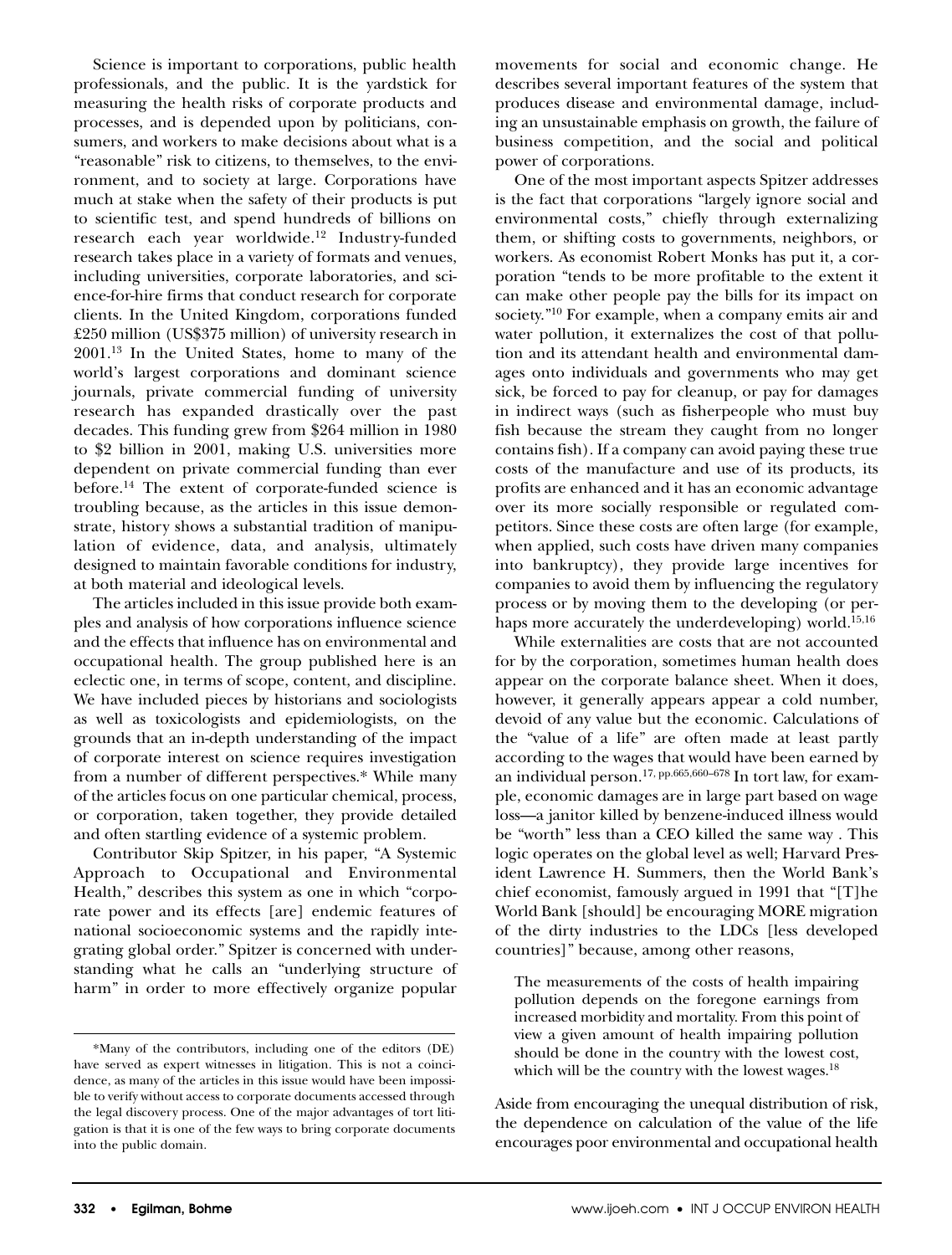policies across the board. A text by leading U.S. economists points out that "virtually every regulation by EPA [Environmental Protection Agency] and OSHA [Occupational Safety and Health Administration] fails a benefit–cost test" using the value-of-life formula.17,p.678 In other words, if the monetary value of life were the only yardstick used to determine the use of safety precautions, even fewer protective regulations would be enacted.

Finally, since the usual penalty for inflicting environmental and/or occupational disease is the "restitution" of the injured through the payment of compensatory fines rather than criminal penalties or confiscatory fines, the costs never approach the economic advantage that accrues to companies that perpetrate these injuries and often completely escape liability. In other words, it can be cheaper to use old, unsafe equipment, kill a worker, and pay OSHA fines (if any) than to install safety equipment to begin with. This is particularly true because it may be less profitable to spend X dollars today on a protective technology or process (and produce no injuries or deaths to be compensated) than to invest the same amount of money in a profit-earning venture (with the expectation that profits will exceed any future compensation cost). This problem is literally compounded by the fact that future compensation costs are discounted to "present value" or the amount of money that if invested today will accrue to the estimated compensation cost.17,p.32–34

The corporate practices of externalization of occupational and environmental cost, assigning monetary values to life, and discounting are countered by social standards for health and safety, embodied in national or international regulation and/or worker and consumer movements. To counter or prevent regulation and citizen movements and maintain their ability to maximize profit, corporations actively engage in the making of public opinion. Science is a powerful tool in affecting social standards, and is often used by industry in hopes of influencing public and regulatory acceptance of a particular industry, process, or product. As the articles in this issue show, when science functions as a tool to affect public opinion or labor or environmental regulation, it does not function as a value-free arena of neutral inquiry, but is subject to influence by the corporate goal of profit maximization. In any case, corporations use several strategies not only in the production of scientific studies that are favorable to them, but also in the communication of those studies to audiences that are important in public decision making, such as lawmakers and juries. While such communication is often not thought of as part of the scientific process per se, it is a key part of the corporate use of science. Corporate strategies in the production of science and the communication of science are interlinked, and are both extremely important to consider in a critical evaluation of the corporate corruption of science.

### **CORPORATE STRATEGIES FOR THE PRODUCTION OF SCIENCE**

By the "production" of science, we mean the processes involved in posing questions and making hypotheses, planning and carrying out studies, drawing conclusions from data, reviewing and analyzing other scientists' work, and so on. This is essentially the day-to-day work of toxicologists, epidemiologists, physicians, and basic scientists (molecular biologists and others). Corporations may influence scientific production when they run their own development or toxicology laboratories, or when they pay universities or private firms to carry out research for them. This influence can be seen in subtle or overt ways. Sometimes, reasonable, honest, and competent scientists can differ, and corporations will fund, utilize, or depend on the science that is more favorable to their products, often because it seems the most "reasonable" to them. Kjaergard and Als-Neilsen<sup>19</sup> and Als-Neilson et al. $20$  found that of scientists conducting randomized clinical trials of therapeutic interventions, those with corporate funding were significantly more likely to favor the intervention than researchers without such funding. As Sheldon Krimsky has shown, universities and university scientists are increasingly involved in venture capital enterprises based on scientific research and development, leaving both institution and individual with deep conflicts of interest.21 Sometimes, deeply embedded beliefs about a material's or an industry's safety leads to scientific bias.22 Other times, though, scientists and others consciously use faulty science to craft a rationale for a minimum level of health and environmental protections.

Perhaps the easiest way to downplay the negative health impact of a dangerous substance is to simply fail to publish studies that demonstrate that impact. For example, Jock McColloch, in his "Mining and Mendacity, or How to Keep a Toxic Product in the Marketplace," shows how the Canadian asbestos industry failed to publish their data that showed Quebec asbestos miners incurred high rates of asbestosis and other health problems. In fact, Canadian asbestos companies publicly claimed for decades that Canadian miners did not suffer from asbestosis. It is the industry's careful "management of medical knowledge," writes McColloch, that "has been the key to the continued use of asbestos."

Phyllis Mullenix's "Fluoride Poisoning: A Puzzle with Hidden Pieces," shows how the fluoride industry, working in concert with the U.S.-funded Manhattan Project, both suppressed and altered studies to maintain the impression that fluoride was safe and beneficial. The studies she reviews have never been publicly discussed before, and offer important data on fluoride toxicity as well as revealing suppression of research. Mullenix focuses on three key sets of data on occupational hazards of inhalation of fluoride particulate or gas, show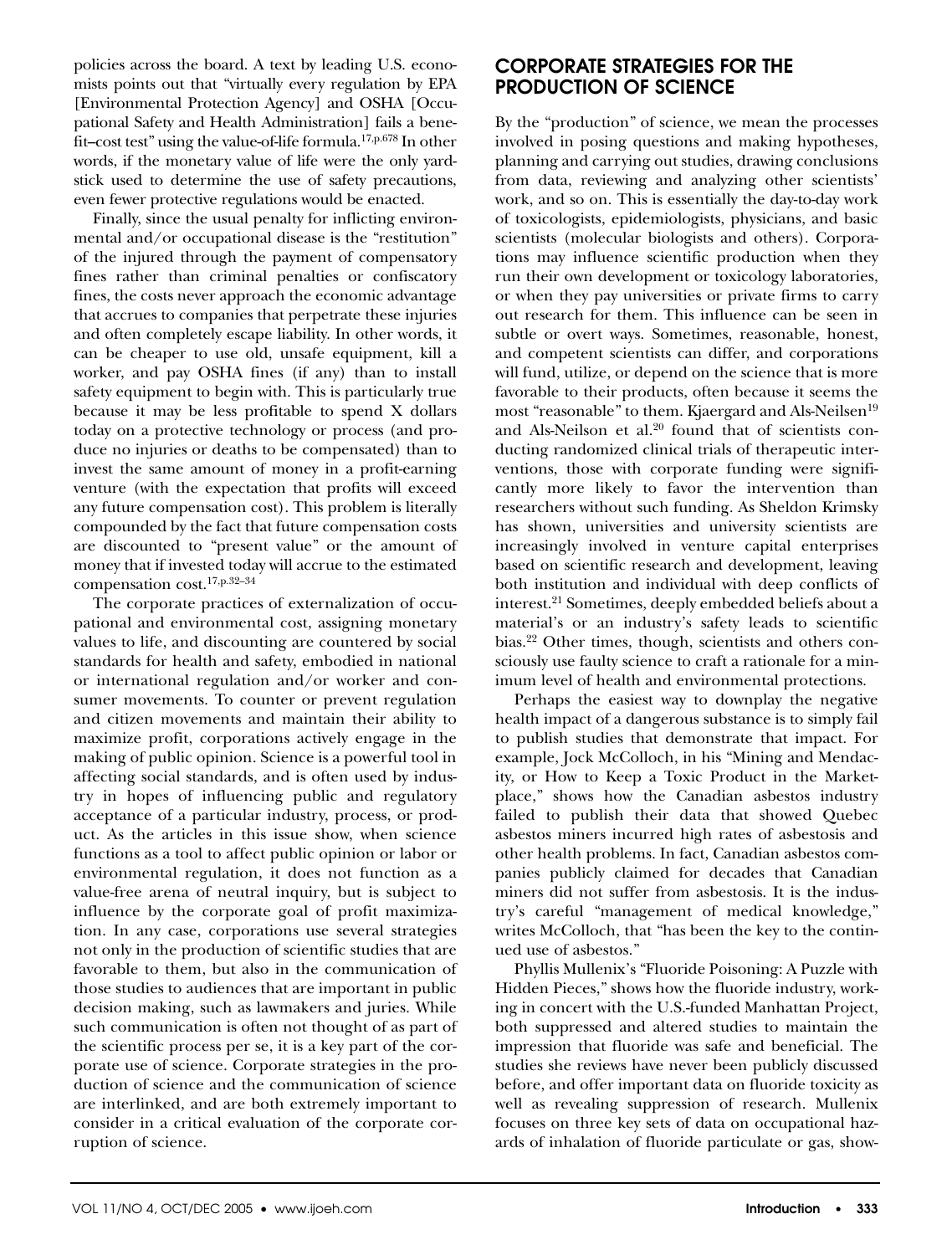ing how three studies were either suppressed or manipulated to suit the needs of the industry. For example, she details how a study published in the *Journal of the American Dental Association* "haphazardly" assigned workers to control or exposed groups regardless of actual exposure, and blamed worker tooth condition on individual oral hygiene rather than fluoride exposure. The studies Mullenix discusses were never considered in the establishment of a standard for occupational exposure to gaseous or particulate fluoride and fluorine, allowing expanded industrial use of fluoride but resulting in respiratory and lymph node disorders and dental problems for exposed workers.

While McCulloch and Mullenix offer examples of strategies for the manipulation of science within particular industries, these strategies are in fact used again and again to manufacture a clean bill of health for hazardous products. Valerio Gennaro and Lorenzo Tomatis's "Business Bias: or How Epidemiologic Studies May Underestimate or Fail to Detect Increased Risks of Cancer and Other Diseases" describes a number of strategies corporate-funded epidemiologic studies can use that will "almost invariably lead to negative results." The authors present 15 strategies, including: the creation of a dilution effect by comparing all workers with an unexposed control group instead of comparing exposed with unexposed workers; failing to control for the healthy-worker effect; considering exposure to only one substance; and failing to build in adequate followup periods when studying diseases (such as cancer) with long latency periods.

"Abuse of Epidemiology: Automobile Manufacturers Manufacture a Defense against Asbestos Liability," by Egilman and Billings, provides a closer look at the research of epidemiologists associated with and funded by the manufacturers of asbestos-containing brakes. This piece explores the various methods researchers have used to show not only that brake mechanics' exposures to asbestos are "safe," but that, as is often the case in manipulated research, such exposures actually reduce the risk of contracting the disease the exposure is otherwise known to cause.

## **CORPORATE STRATEGIES FOR THE COMMUNICATION OF SCIENCE**

In order for science to help ensure a favorable climate for corporate profit maximization, it must influence public opinion. Corporate science is often undertaken with an essentially political purpose: to minimize regulation and influence the beliefs of workers, consumers, and jury members.

Regulation at the national level is often the main obstacle to the externalization of corporate profits. The regulatory apparatus can require industry to dispose of waste safely, limit worker exposures to toxins, and ensure that consumer products are safe, among other things. In the United States, there has been a movement against regulation since at least the mid-1970s. Business interests have successfully argued that regulation costs jobs, stunts innovation, and harms the economy. Using targeted campaign contributions, focused lobbying, and other tactics, U.S. corporations exert considerable influence on the regulatory process. Due to the economic and political power of the United States, this under-regulation puts enormous pressure on other countries to do likewise.

William Kovarik provides an example of how corrupt industry science can influence regulation in his "Ethyl-leaded Gasoline: How a Classic Occupational Disease Became an International Public Health Disaster." Despite early-20th-century debates over the safety of leaded gasoline and the knowledge of alternative fuels (ethanol), lead industry captains were able to persuade regulators that not only was lead necessary as an anti-knock fuel, but it was safe for the public. Kovarik shows how in the 1920s, corporations such as Ethyl Corporation and General Motors worked to silence the voices of public health officials concerns about lead risks, and hired Dr. Robert Kehoe of the Kettering Laboratory, who argued that lead did not pose a real public health risk. He follows the debate on lead through to the 1970s phase-out of leaded gasoline, which began in the United States in the wake of the emissions standards of the Clean Air Act of 1970 and continues in some parts of the world today.

A current example of corporate influence on science is given in Caroline Snyder's piece, "The Dirty Work of Promoting 'Recycling' of America's Sewage Sludge," which shows how industry pressure at one U.S. regulatory agency, the United States Environmental Protection Agency, has resulted in a policy of using toxic municipal sewage sludge containing human and industrial waste as crop fertilizer. The commitment to this policy over more than 30 years has resulted in corrupt science, attacks on policy opponents, and adverse human health reactions, including at least three deaths.

Jennifer Sass's and Peter Infante's commentaries on recent butadiene regulation at the U.S. EPA and the U.S. Occupational Safety and Health Administration (OSHA) demonstrate the techniques industry uses to influence regulation, and the success of those techniques in the U.S. regulatory sphere. Sass, in her "Industry Efforts to Weaken EPA's Classification of the Carcinogenicity of 1,3-Butadiene," shows problems with industry influence on butadiene scientific panels at both the EPA and the International Agency for Research on Cancer (IARC). At EPA, an industry-heavy science advisory board (SAB) persuaded the EPA to base its estimate of butadiene cancer potency on a weak study that lacked individual exposure data, was likely to have misclassified exposure levels, and counted only deaths from leukemia, not living leukemia cases. At IARC, a vote to classify 1,3-butadiene as a human carcinogen was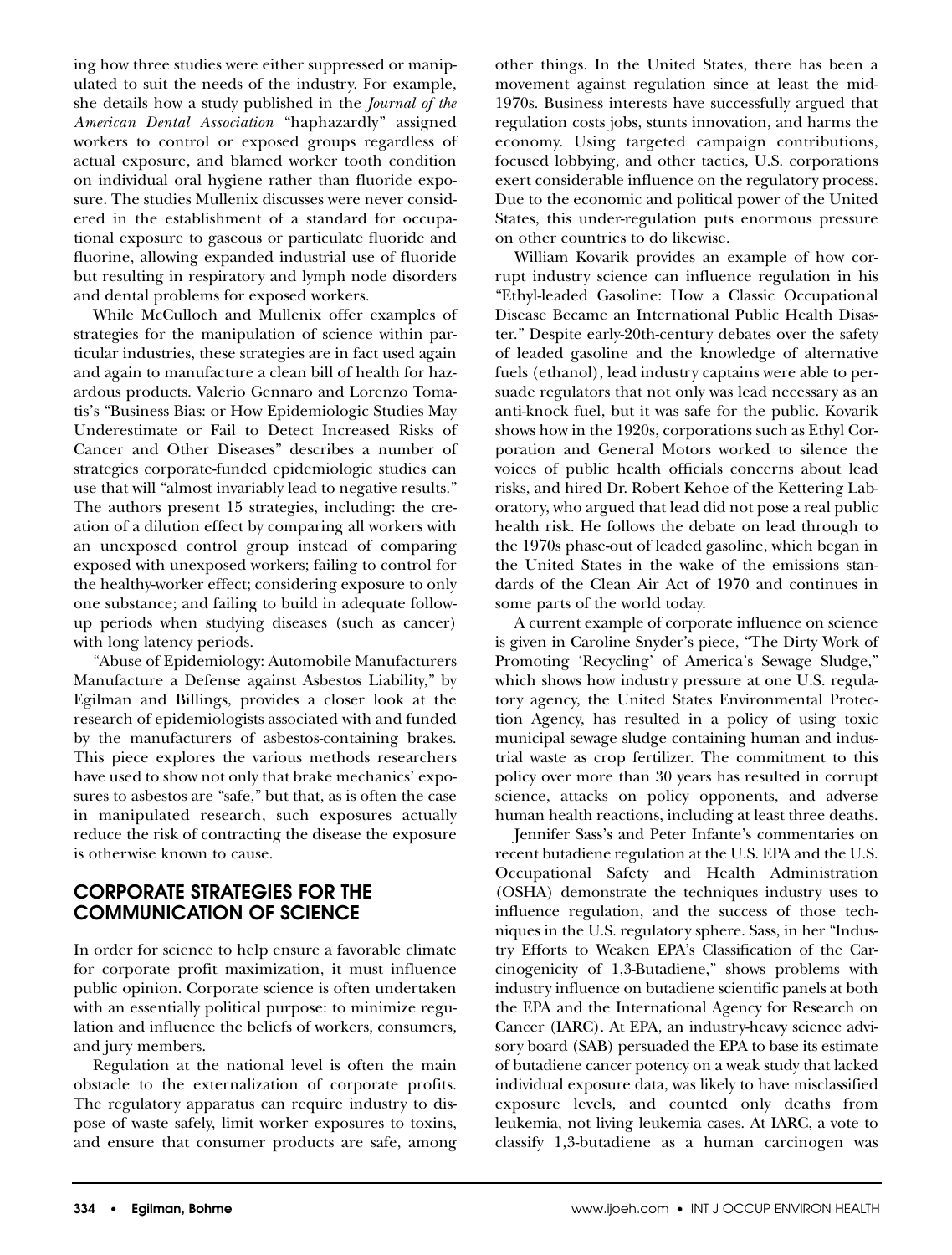reversed in an extraordinary second vote that reclassified the chemical as a "probable human carcinogen." Peter Infante, in "Safeguarding Scientific Evaluations by Governmental Agencies: Case Study of OSHA and the 1,3-Butadiene Classification," shows how a similar reclassification took place at OSHA, where, despite clear evidence of elevated rates of lymphohematopoietic cancer due to workplace benzene exposure, the agency declined to pass a more stringent standard on its own, but rather arranged for industry and labor representatives to come to an agreement on the standard. While industry agreed to the OSHA-suggested standard, industry representatives also convinced the agency to downgrade the classification of butadiene to a "probable human carcinogen" rather than a "human carcinogen." The end result was a classification based on negotiation rather than science; and one that could wrongly assuage workers' fears and negatively affect workers applying for compensation for lymphohematopoietic cancer.

On an international level, free-trade agreements negotiated through the World Trade Organization (WTO), bilateral agreements such as NAFTA, and the structural adjustment programs imposed on many developing countries by the World Bank and often the International Monetary Fund (IMF) have sometimes militated against national labor and environmental regulation. Free-trade agreements can also mean that national health, safety, and environmental regulations characterized as restrictive of trade can open national governments to expensive suits under agreements such as NAFTA or GATT, which can have a chilling effect on regulation in general. $23$  The current export-oriented development model has also meant that there is immense pressure on nations to deregulate; multinational corporations (MNCs) have their pick of nations in which to invest or manufacture, and can choose the nation with the least restrictive rules. A weaker regulatory environment often translates into expanded profit margin, but has not been accompanied by rising standards of living for people in most cases.<sup>11</sup> Erika Rosenthal's contribution to this issue shows how MNCs may also use international agreements to undercut national regulation. Despite the documented occupational health toll of pesticide use in Central America, the pesticide industry has been able to insert language into drafts of both the Central American Customs Union (CACU) and the Central American Free Trade Agreement (CAFTA) that would "harmonize" pesticide laws across the isthmus. If CAFTA and the CACU are enacted, recent strong legislation in Nicaragua will be made meaningless.

While the regulatory apparatus is a key target for corporations interested in defending the safety or healthfulness of their product, industry also works to convince a much larger group of people of the safety of their products. This group includes workers, consumers, and jury members. For workers, the relative safety of the

product is important in making decisions about taking or remaining in a job, the wage they will accept for the job, and whether they will organize and make demands of the company. Consumers, who can be either individuals or companies, may refuse to buy a product if it perceived as unsafe or the most dangerous of several alternatives. Finally, juries have immense power to hold corporations accountable in personal injury lawsuits. Obviously, these groups overlap, and taken together they include most of the public.

Juries, consumers, and workers all come into contact with scientific research in various forms at various times. Workers may receive scientific information from employers in the form of warnings and training materials. Juries must consider scientific material in the course of debates over issues such as causation or the adequacy of product warnings. Individual consumers may receive the least scientific information of these groups, but may encounter warnings (home users of pesticides, for example), or purposefully investigate the effects of particular products. Business consumers receive warnings, manufacturers' safety data sheets and other scientific information from vendors.

For many jury members, consumers, and workers, however, their opinions on health- and environmentrelated matters are not formed through the consideration of scientific data or materials per se, but rather through the myriad ways that information is received by them in their day-to-day life. People receive knowledge about health and hazards from a variety of sources. For corporations engaged in the production of harmful substances, using those sources to influence public knowledge is key to maintaining profitability and protecting against legal losses.

The article, "Maximizing Profit and Endangering Health: Corporate Strategies to Avoid Litigation and Regulation," by Bohme, John Zorabedian, and Egilman, addresses how corporations work with public relations and legal firms work to influence both scientific and public opinion of their hazardous products. The corporations and firms involve a number of secondary actors—such as the media and scientists—in carrying out a strategy designed to maximize profit through minimizing both regulation and legal liability for health problems caused by their products or production.

Michael Jacobson's "Lifting the Veil of Secrecy from Industry Funding of Nonprofit Health Organizations" shows one way corporate entities spread their message of safety. Many trusted and well-known organizations, such as the American Heart Association, which are widely perceived as providing or disseminating objective scientific information, are substantially supported by corporate groups. Jacobson shows how professional organizations, university research institutes, health charities, and other nonprofit groups that receive corporate funding may be limited or influenced by their corporate sponsors; and how some organizations that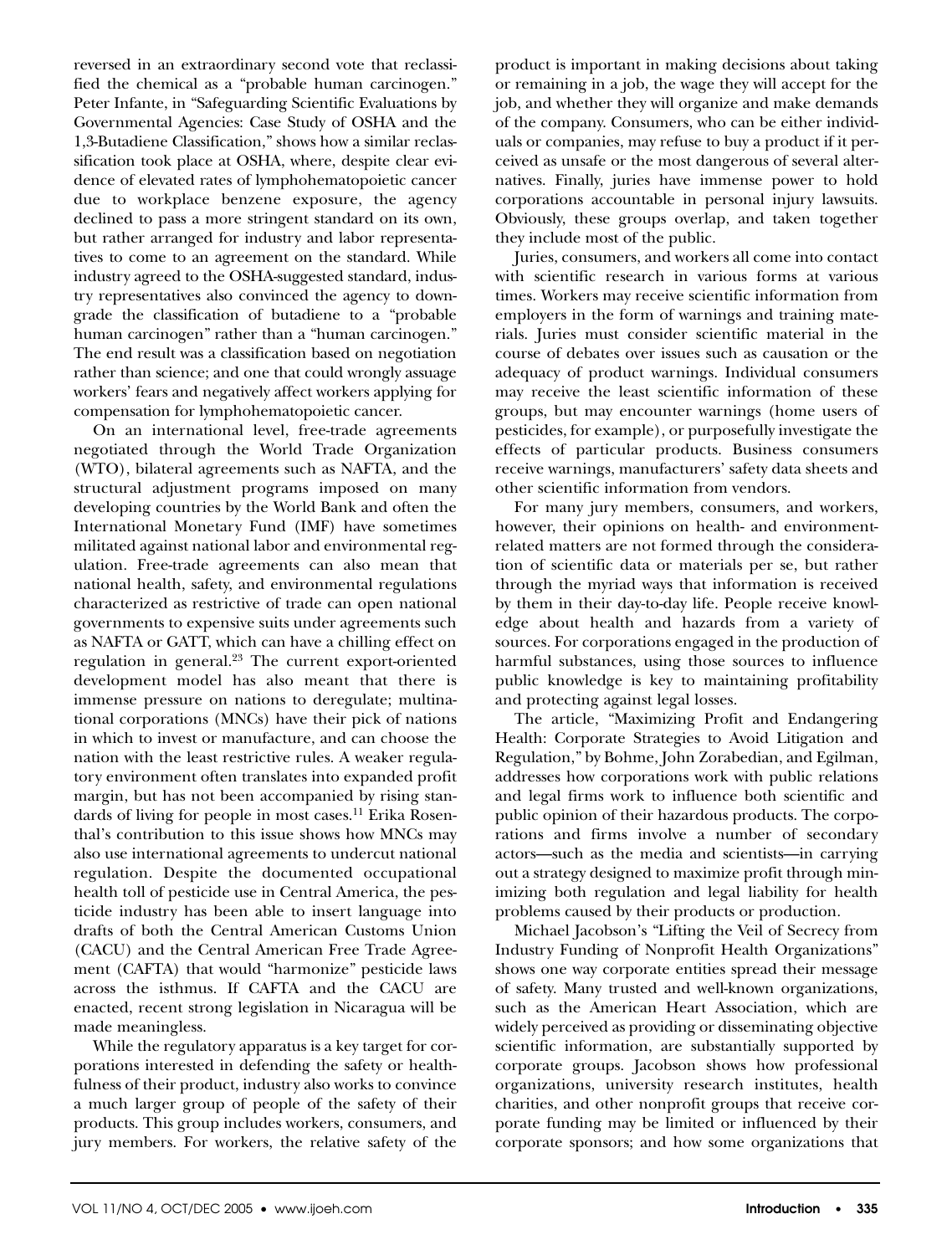seem independent are in fact created and controlled by industry. We note that this corporate strategy extends to the international sphere: as Nicholas Ashford et al. have shown, the International Commission on Occupational Health, which bills itself as an "international non-governmental professional society whose aims are to foster the scientific progress, knowledge and development of occupational health and safety in all its aspects," is in fact dominated by multinational corporate interests.<sup>24,25</sup> ICOH has sought to strengthen its ties with international bodies such as the ILO and the WHO in order to influence international health guidelines and policy, but has failed to be up front about the fact that most of its members represent the interests of industry.

Corporate campaigns to influence public opinion may not address the health effects of a product or process per se, but may work to make that product or process seem indispensable to protect jobs, maintain an adequate standard of living, or achieve some other social or economic good. For example, Raj Patel, Robert Torres, and Peter Rosset's article, "Genetic Engineering in Agriculture and Corporate Engineering in Public Debate" shows how Monsanto has used a variety of strategies to claim that its products (first pesticides and then genetically-modified foods) are not only safe, but beneficial to both the environment and economic growth, while at the same time foreclosing critiques of these technologies as dangerous and environmentally unsound.

## **SOLUTIONS**

The problem posed by corporate corruption of science is a big one. But there are policy and scientific measures that can be taken to ensure a science that is more interested in protecting human and environmental health than in girding up the profit of multinationals. Many such suggestions are offered by contributors to this issue.

We believe the problems of the corporate corruption of science must be addressed not only at the material level, but at the ideological level as well. To many, corporate power now seems natural and beneficial. The dubbing of economic neoliberalism as "free trade," for example, sums up a whole set of benefits the economic model is supposed to provide (such unfettered access to economic growth, a "level playing field" for all actors, an escape from the bureaucracy of the state, and so on), while obscuring the negative social, cultural, and economic aspects of the neoliberal program, which in fact has resulted in increasing *in*equality both within individual nations and on regional and global levels.26,27 In the face of the power of corporate capitalism to define itself in positive terms, we must work on developing a new way of thinking about the role of the corporation in order to build lasting change in science and other arenas.

There are, of course, many examples of citizens' groups, nongovernmental organizations, and even national governments that are challenging aspects of corporate hegemony. The worldwide movement to contain corporate power and develop economic alternatives to the corporate-driven laissez-faire economy includes many health-focused groups that are doing important work to improve access to health care, address the social roots of ill health, and force companies to take responsibility for the health problems their products can cause during manufacture, use, and disposal.

This work can be further built on by a program for cultural and political change that has at its core the vision and practice of a scientific research that is ethical, well-conducted, and focused on the fostering of occupational and environmental health.† The goals of such a program would work to change the way we think about corporate capitalism by:

- holding corporations and corporate-funded scientists accountable for the quality of their work;
- conducting research on key areas in occupational and environmental health that are not being addressed by status quo science;
- developing a broad-based citizen movement to foster scientifically-literate citizen action for healthier workplaces, communities, and natural environments; and
- building a global network to address shared occupational and environmental health harms from both an activist and a scientific perspective.

This is an admittedly broad agenda that has as its goal the mobilization of a populace through the articulation of concerns about corporate-funded science and the presentation of alternatives in a manner that resonates with people's own concerns, interests, and issues.

Occupational and environmental health offers an ideal platform from which to address wider social and economic inequities on a national and international basis. Many people experience first- or second-hand the serious effects of ill health. Those who are healthy can be moved by an understanding that their health or the health of their children may be at risk. Health is greatly affected by social factors such as racism, income inequality, and human rights, around which some groups are already organized or politicized. Growing awareness of the social roots of ill health holds the potential to mobilize a diverse citizenry over shared

<sup>†</sup> While some would argue that well-conducted science cannot focus on "fostering" anything other than an abstract truth, we disagree. Public health is fostered by well-conducted science that addresses important public health questions; it does not require that science come up with predetermined results, only good results. Currently, many of the most important public health questions are not being asked by science, or their answers are meant to serve the interests of profit rather than health.